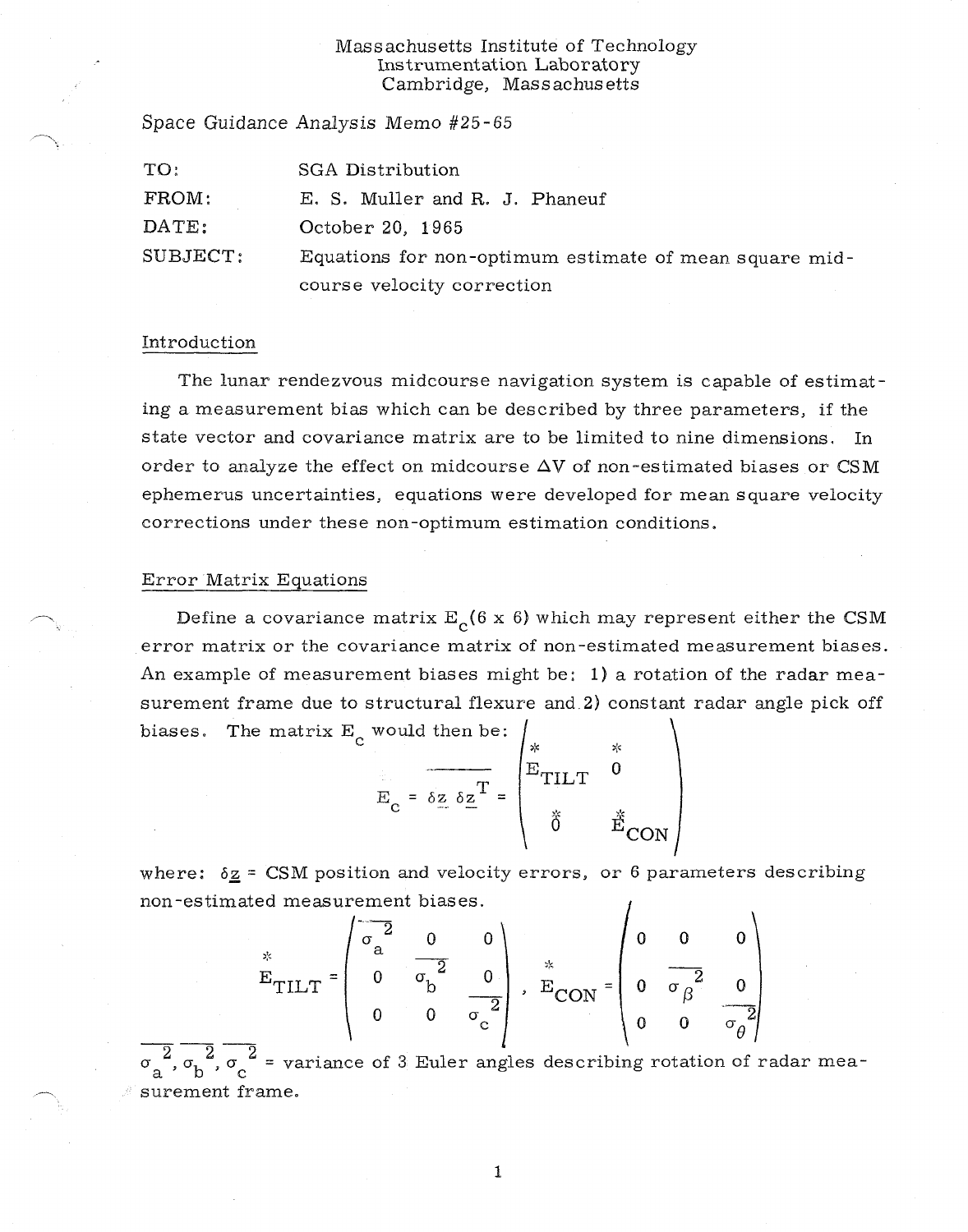2  $\sigma$  2  $\sigma_{\rm p}^2$ ,  $\sigma_{\rm \theta}^2$  = variance of constant biases in elevation angle ( $\beta$ ) and azimuth

angle  $(\theta)$ .

Also define a b vector  $(\underline{\mathbf{b}}_{\mathbf{c}}(6\ \mathbf{x}\ 1))$  which relates the deviation in the measured quantity (Q) to the measurement bias (or CSM uncertainty), according to:

$$
\delta Q = \underline{b}_C^T \delta \underline{z}
$$

Since the non-estimated biases are not known on board the LEM, the following estimation equations are utilized for navigation i. e.

$$
\begin{aligned} \text{weighting vector} &= \underline{W} \left( 9 \times 1 \right) = \underline{E'} \underline{b} / A \\ \mathbf{A} &= \underline{b}^{\mathrm{T}} \, \underline{E'} \, \underline{b} + \overline{\alpha^2} \end{aligned}
$$

covariance matrix of state estimation errors = E (9 x 9) =  $E'$  -W W<sup>T</sup> A where: **b** satisfies:  $\delta Q = \underline{b}^T \delta \underline{x}$ ,  $\delta \underline{x}$  state deviation vector

 $\overline{\alpha^2}$  = variance of random measurement error

The actual estimation error which takes into account the non-estimated biases will be represented by  $e^*(9 \times 1)$  and its associated covariance matrix is given by:

$$
E^* = (I - \underline{W} \underline{b}^T) E^{*'} (I - \underline{W} \underline{b}^T)^{\frac{T}{\cdot}} + \underline{W} \underline{W}^T \overline{\alpha}^2 - G \underline{b}_c \underline{W}^T
$$
  
- 
$$
\underline{W} \underline{b}_c^T G^T - \underline{W} \underline{b}_c^T E_c \underline{b}_c \underline{W}^T
$$
 (1)

where: 
$$
E^{*^{\dagger}}(9 \times 9) = \Phi_L^{\dagger} E^* \Phi_L^T
$$
 (extrapolation of E\*) (1a)  
\n $G(9 \times 6)$  is defined as  $\frac{e^*}{e^*} \frac{e}{2}T$ ,  $G_0 = 0$   
\n $G^{\dagger} = \Phi_L G \Phi_C^T$  (extrapolation of G) (1b)  
\n $\Phi_L(9 \times 9) = LEM$  state transition matrix  
\n $\Phi_C (6 \times 6) = CSM$  state transition matrix, or bias transition  
\nmatrix  
\n $E_C^{\dagger} = \Phi_C E_C \Phi_C^T$  (extrapolation of E<sub>C</sub>) (1c)  
\n $G = (I - \underline{W} \underline{b}^T) G^{\dagger} - \underline{W} \underline{b}_C^T E_C^{\dagger}$  (update of G after mea-  
\nsurrent.) (1d)

## Mean Square Velocity Correction (DEL V)

The estimate of the midcourse velocity correction is given as usual by: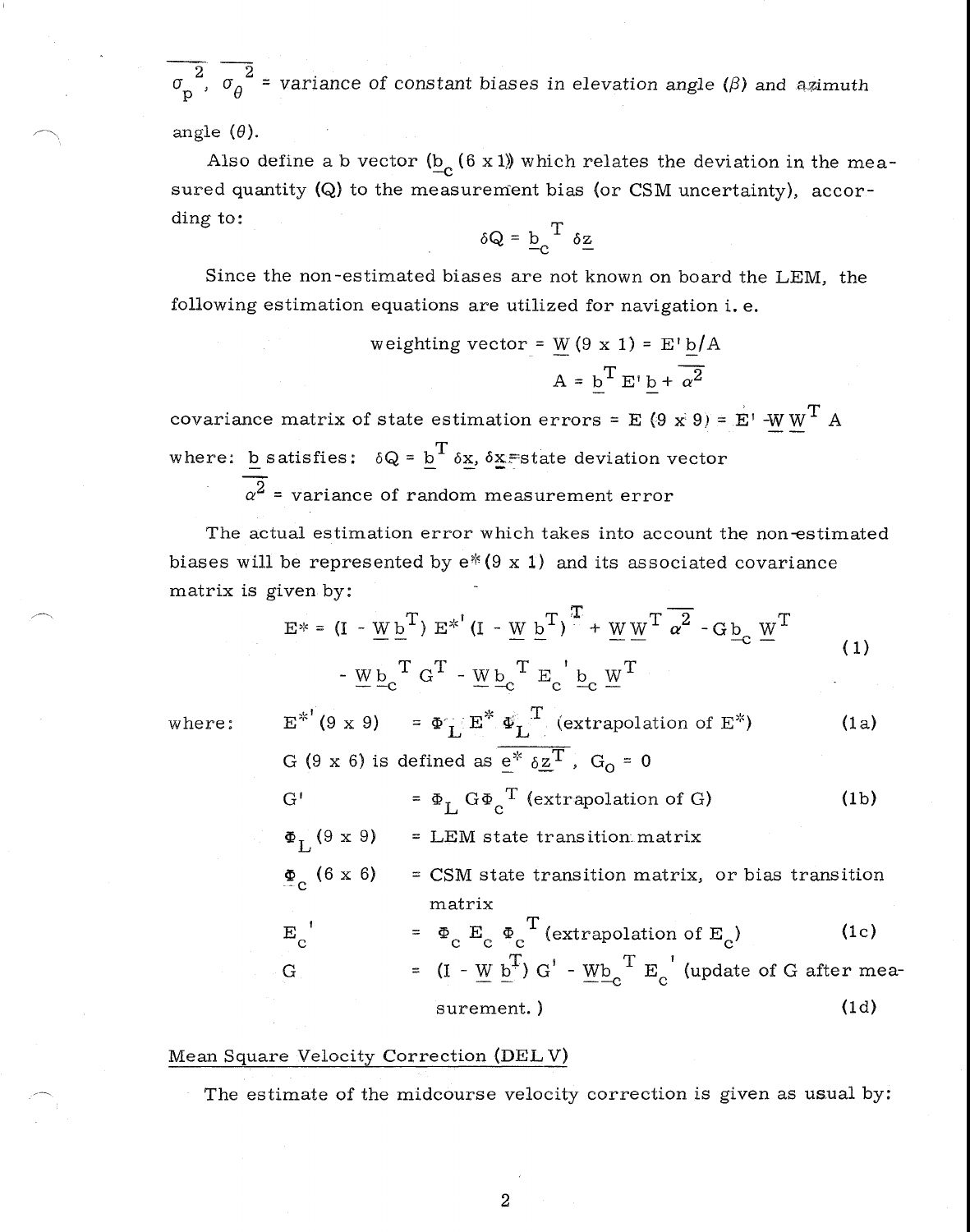$$
\Delta \widehat{V} = c^* \delta \widehat{r} - \delta \underline{v} = B \delta \underline{x} = B(\underline{e}^* + \delta \underline{x})
$$
  
where:  

$$
B(3 \times 9) = [c^* - \underline{I} \ \ 0^{\frac{1}{2}}]
$$
  
Then:  

$$
DELY = \Delta \underline{V} \Delta \underline{V}^T = B(E^* + x + \underline{e^*} \ \delta \underline{x}^T + \delta \underline{x} \ \underline{e^*}^T) B^T
$$
(2)

and: 
$$
DELV = TRACE (DELV)
$$
 (3)

where:  $x = \delta x \delta x^T$  = covariance matrix of actual state deviations  $-\left( -\right)$ 

and: 
$$
x' = \Phi_L x \Phi_L^T
$$
 (extrapolation) (4)

For an optimum estimate, it is recalled that  $e \delta x^T = -E$  so that DELV re duces simply to  $B(x - E) B<sup>T</sup>$ . However, this is not true for the non-optimum estimate and  $e^* \delta x^T$  must be computed in order to compute DELV.

Thus, define 
$$
F(9 \times 9) = e^* \delta x^T
$$
  
\n
$$
F_0 = e^* \delta x^T = e_0 (\delta x - e_0)^T = -e_0 e_0^T = -E_0
$$
\n
$$
F' = \Phi_L F \Phi_L^T \text{ (extrapolation)}
$$
\n
$$
F = (I - Wb^T) F' - Wb_C^T L' \text{ (measurement up-16b)}
$$
\n
$$
F = \Phi_L \Phi_L^T \text{ (extrapolation)}
$$
\n
$$
F = \Phi_L \Phi_L^T \text{ (extrapolation)}
$$
\n
$$
F = \Phi_L \Phi_L^T \text{ (extrapolation)}
$$
\n
$$
F = \Phi_L \Phi_L^T \text{ (extrapolation)}
$$
\n
$$
F = \Phi_L \Phi_L^T \text{ (extrapolation)}
$$

 $L'$  =  $\Phi_{\text{c}} L \Phi_{\text{L}}^{\text{T}}$  (extrapolation) (5c) and daring where:  $L(6 \times 9) = \delta_{\mathbb{Z}} \delta_{\mathbb{Z}}^{\mathbb{T}}$ 

The L matrix is usually zero before any velocity corrections since the actual LEM state is not correlated with measurement errors. (It may have an initial value, however, when  $\delta z$  represents the CSM state vector. L will probably be quite small even in this case when the rendezvous phase is initiated).

After a velocity correction,  $\delta \underline{x}$  is correlated with  $\delta \underline{z}$  since  $\Delta \hat{V}$  is a function of  $\delta z$ . Thus, the update of L after a velocity correction is given by:

$$
L = \delta_{\mathbf{Z}} \delta_{\mathbf{X}}^T = L'(I + MB)^T + G^T B^T M^T \text{ (velocity correction up - (6)}
$$
\n
$$
\text{(noting } \delta_{\mathbf{X}}^T = \delta_{\mathbf{X}}^T (I + MB)^T + e^{*T} B^T M^T)
$$
\n
$$
M(9 \times 3) = \begin{pmatrix} \stackrel{*}{\circ} \\ 0 \\ I \\ \stackrel{*}{\circ} \end{pmatrix}
$$

The x matrix and F matrix must also be updated after a velocity